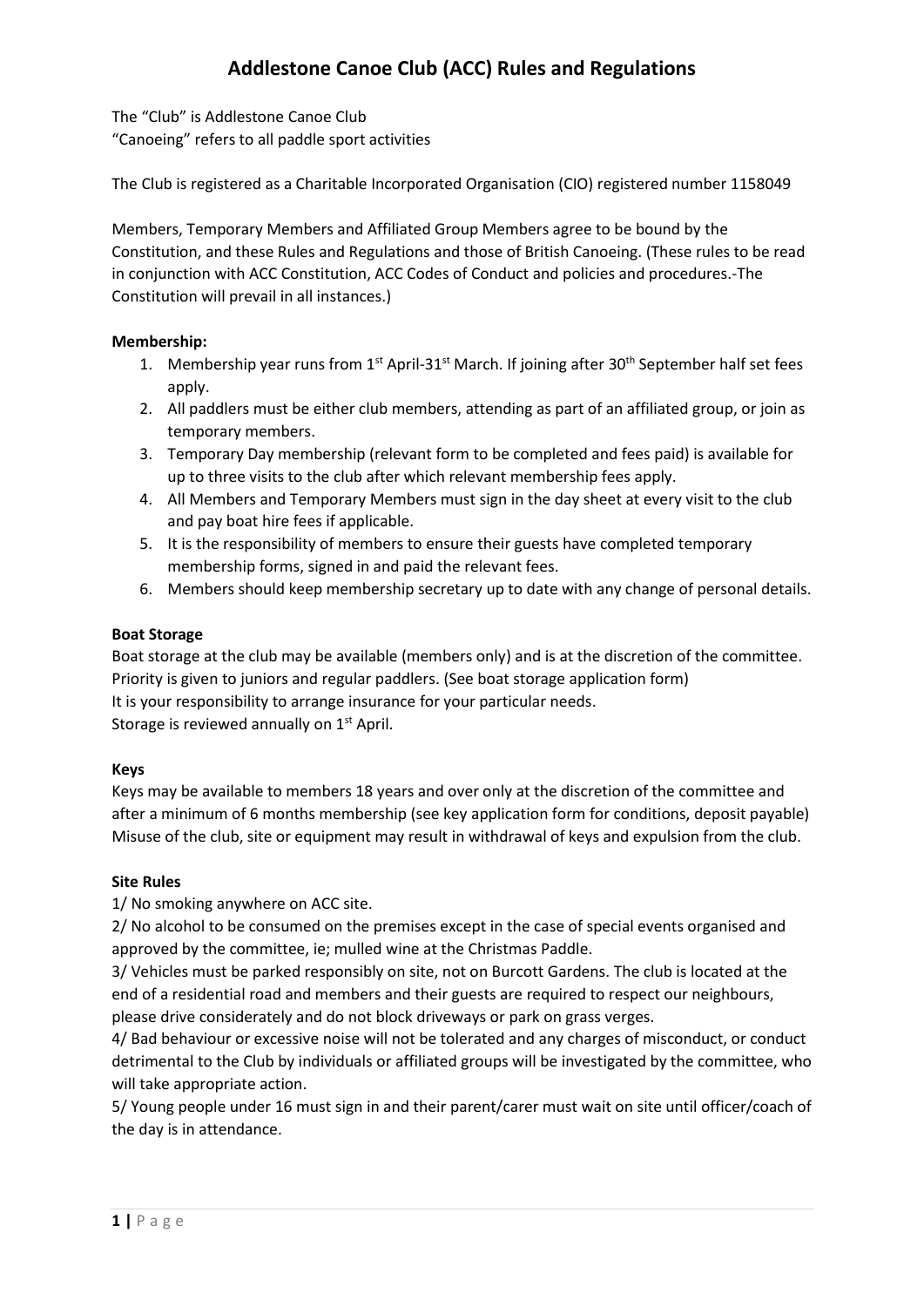6/ Children under 12 years old must be signed in and parents must remain on site for the duration of the session.

7/ The coach in charge/officer of the day has the right to deny access to the premises and equipment to anyone disobeying club rules or otherwise causing a nuisance.

8/ The club is run by volunteers and expects its members to do their full share to keep the Clubhouse and Boathouse clean and secure. Mops and cleaning materials are provided in the changing rooms and kitchen for members to use.

9/ Tea, coffee and squash is available and payment must be made for these (an honesty box is provided) please wash up and put away used items.

10/ First Aid supplies are provided and positioned in the Kitchen area. Coaches will also carry their own supplies. Any incident requiring first aid should be reported to the coach in charge and entered into the incident book.

## **Equipment**

1/All boats and equipment must be paid for before use.

2/Approval from Head Coach/Chair must be obtained for taking equipment away from the club, these items must be recorded in the Equipment hire book and the appropriate charge paid. (No charge applied in the case of members representing the club at approved competitions)

3/Any damage must be reported to coach in charge and information entered into the Logbook. Any individual or affiliated member will be held responsible for making good any damage outside of reasonable wear and tear.

4/Members are not permitted to use equipment belonging to other members without prior consent of that owner.

5/Care should be taken of all boats and equipment, ensuring that boats are properly emptied and everything is put away correctly after use

6/No insurance cover is provided for personal belongings left at the club.

7 The gym equipment is only to be used with the approval of head Racing Coach. Gym equipment must be put away after use. (Juniors are not permitted to use gym equipment unless supervised by an approved club coach.)

8/Items of clothing and kit left in the changing rooms are collected in the lost property box and if not claimed are disposed of after one month.

## **Insurance**

Club paddling activities are covered by BC Insurance.

The club also has public liability and occupier liability Insurance.

Any accidents/incidents must be entered into the Incident Book and the committee informed.

#### **Conduct**

Be considerate and respectful to other paddlers and water users.

Show consideration and respect for the clubs neighbours, those who help (volunteers) and the environment (follow canoeist code of conduct)

#### **On the Water**

The site shall be used for the purpose of canoe club activities only between the hours of:

0630 to 2100 Monday to Friday with closing up by 22.30

0830 to 2100 Saturday with closing up by 22.00

0930 to 2000 Sunday, with closing up by 21.00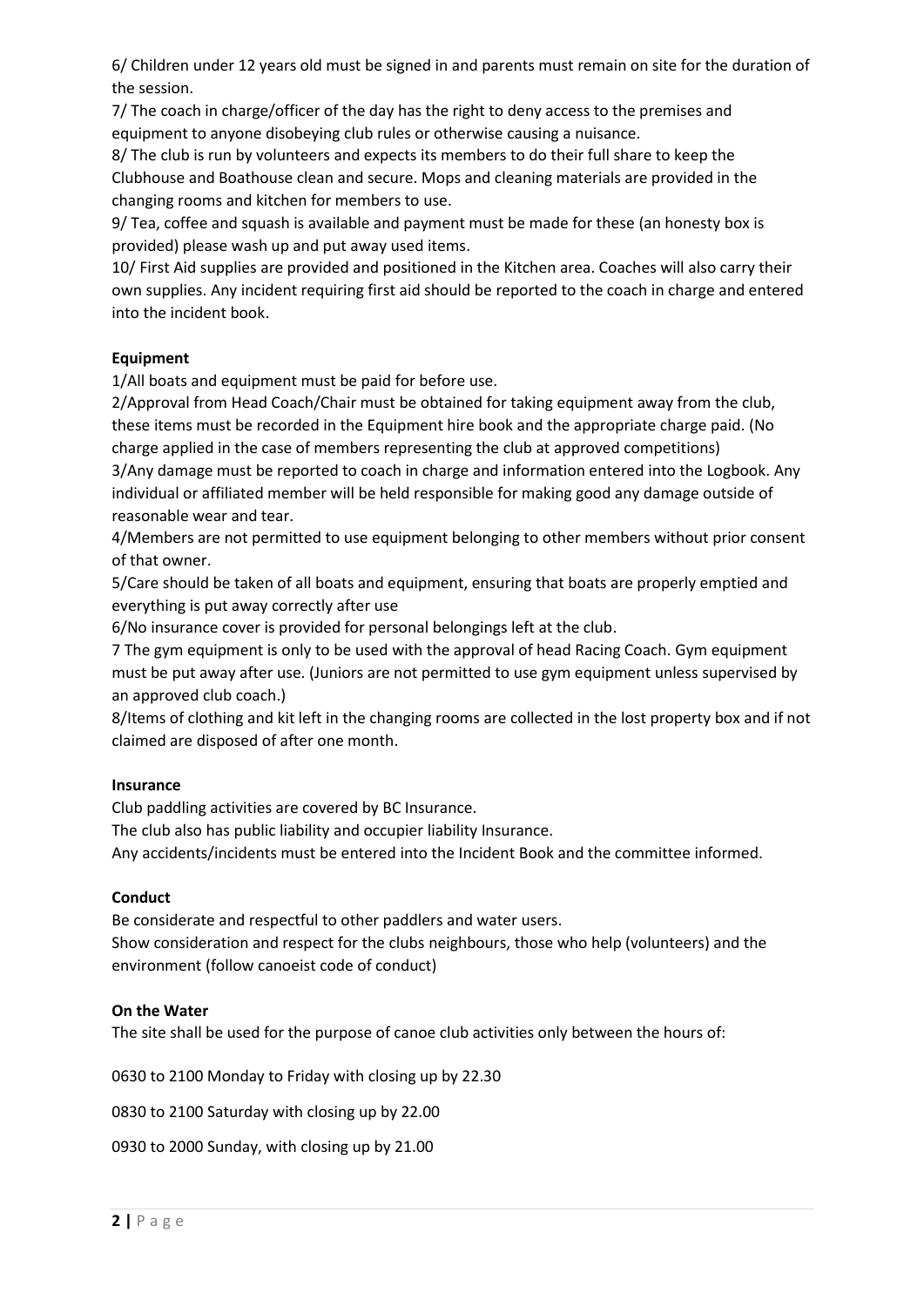Entry to the club and its grounds shall not be before:

6.30am Mon-Fri

8.30am Sat

9.30am Sun

All Canoeists must be **off the water by 9pm, Mon-Sat and 8pm Sunday** or up to half an hour after sunset (whichever is the earlier) only if light permits.

NO PADDLING IS PERMITTED DURING HOURS OF DARKNESS.

Indoor/outdoor gym or fitness sessions must finish **by 9pm Mon-Sat and 8pm Sun.**

The coach/officer of the day must ensure all equipment is put away, safety equipment checked and club is cleared and locked by the closing up times.

The club expects all members to respect these hours of use and any member not abiding by these times will face disciplinary action and possible expulsion from the club (with no refund of membership fees.)

1/All club coaches/club approved paddlers must be DBS checked.

2/All participants on the water must wear a suitable buoyancy aid.

3/ All paddling equipment to be used with coach approval.

4/Paddlers must be able to swim 25 meters in light clothing while wearing a buoyancy aid.

(Race paddlers may be expressly authorised by their coach in certain water conditions to paddle without a buoyancy aid.)

5/Minimum age for taking part in paddling instruction is 7 years except at the discretion of L2 coach or above.

6/Helmets must be worn at Coxes Lock, visits to any weirs and on white water.

7/Jumping or seal launching from Coxes Lock wall is NOT a permitted club activity.

8/Seal launching is not permitted in any location that is likely to cause damage to the bank or the boat.

9/Special care must be taken when crossing the road at New Haw Lock, ensure cars have stopped before crossing and show respect to motorists.

10/It is advisable NOT to paddle alone, it is recommended that adults paddle in groups of three or more.

11/Juniors under 16 years should always be accompanied by a coach or club approved paddler. Juniors over 16 years may paddle in groups of three or more with the approval of their coach and parent/guardian.

12/Members, parents/carers must state any medical condition/special needs/ medication required to coach in charge before going canoeing

13/Canoeing involves some degree of personal risk. Whilst the organisers and the committee shall take reasonable precautions to ensure the safety of participants, they shall not be held responsible for any loss or damage to life, health, equipment or other belongings, howsoever caused. It is advisable not to paddle alone. Recommended minimum number is three paddlers.

14/Licenses are required for the Wey Navigation, Thames and other waters when using personal boats (except if you are a BC member)

15/All participation in any club paddling session or trip is at the discretion of the coach in charge/appointed session leader.